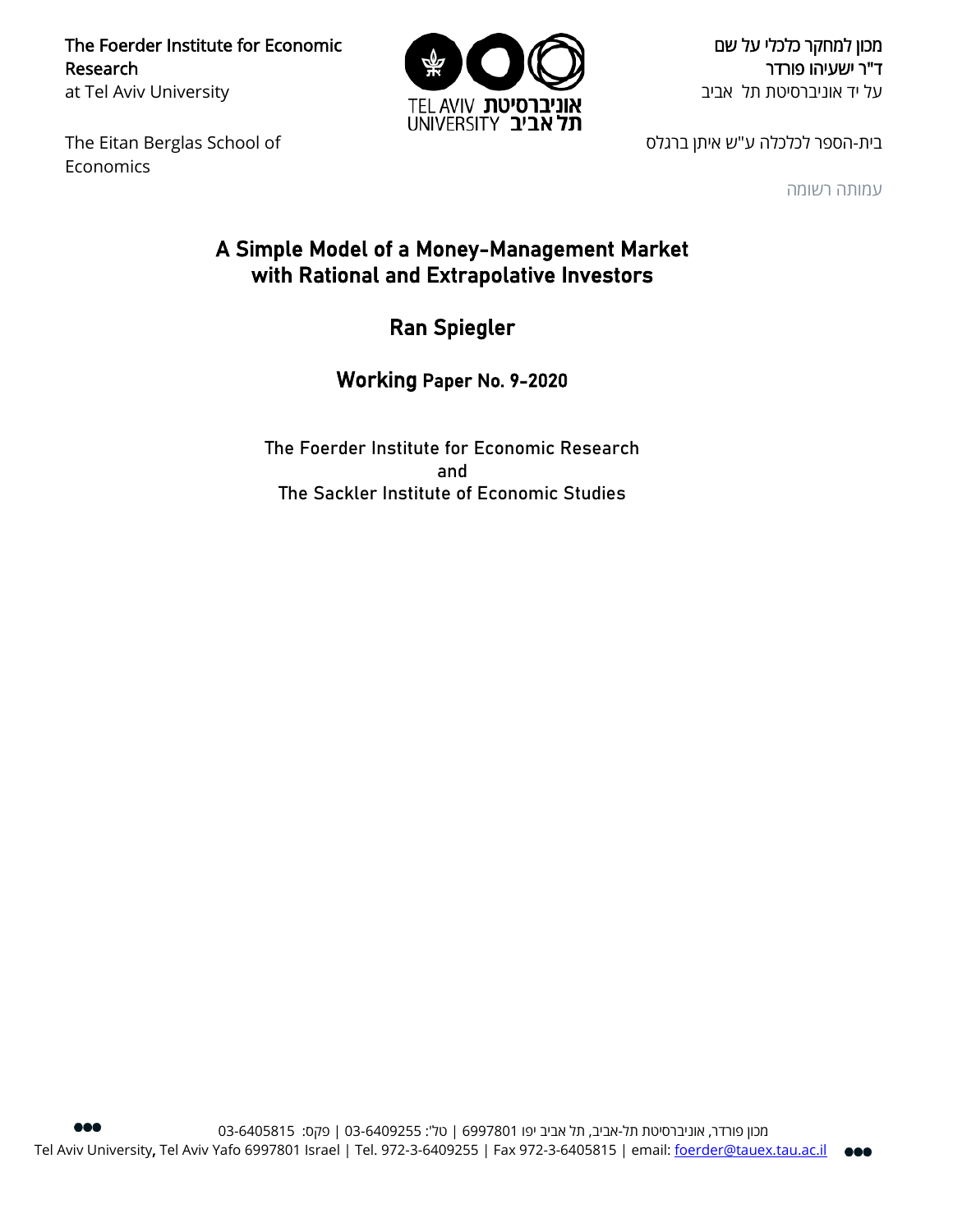# A Simple Model of a Money-Management Market with Rational and Extrapolative Investors<sup>∗</sup>

Ran Spiegler†

June 1, 2020

#### Abstract

I analyze a simple model of competition in fees among mutual funds. The funds are vertically differentiated in terms of the expected return they can generate for investors. Following Berk and Green (2004), I assume that a fund's net return is decreasing in the amount of capital it manages, and that there is an infinite supply of capital by rational investors. Unlike the Berk-Green model, I assume there is also a finite supply of capital by non-rational investors who naively chase recent net returns. Investor behavior and the funds' fee profile induce a long-run average amount of managed capital for each fund. I analyze Nash equilibrium in the game played by the funds, focusing on the implications of fund skill on fees, capital flows and net performance.

## 1 Introduction

Numerous studies since Jensen (1968) established the empirical regularity that actively managed mutual funds do not outperform passive benchmarks in terms of risk-adjusted returns. This finding gave rise to two conflicting interpretations. One widespread viewpoint, often associated with Eugene Fama, is that active funds are "quacks" i.e. they are unable to systematically beat the passive benchmark. The underlying idea is that the strong version of the Efficient Market Hypothesis holds, and therefore asset prices are fully revealing. According to this viewpoint, any evidence of superior performance by a fund is illusory and transient, and investors who flock to such a fund are rewarding luck rather than skill.

The other view, proposed by Berk and Green (2004), is that actively managed mutual funds have genuine skill, in the sense that they can systematically beat passive

<sup>∗</sup>This project has been supported by The Sapir Center for Development. I am grateful to Nathan Hancart for helpful comments.

<sup>†</sup>Tel Aviv University, University College London and CFM. E-mail: rani@tauex.tau.ac.il.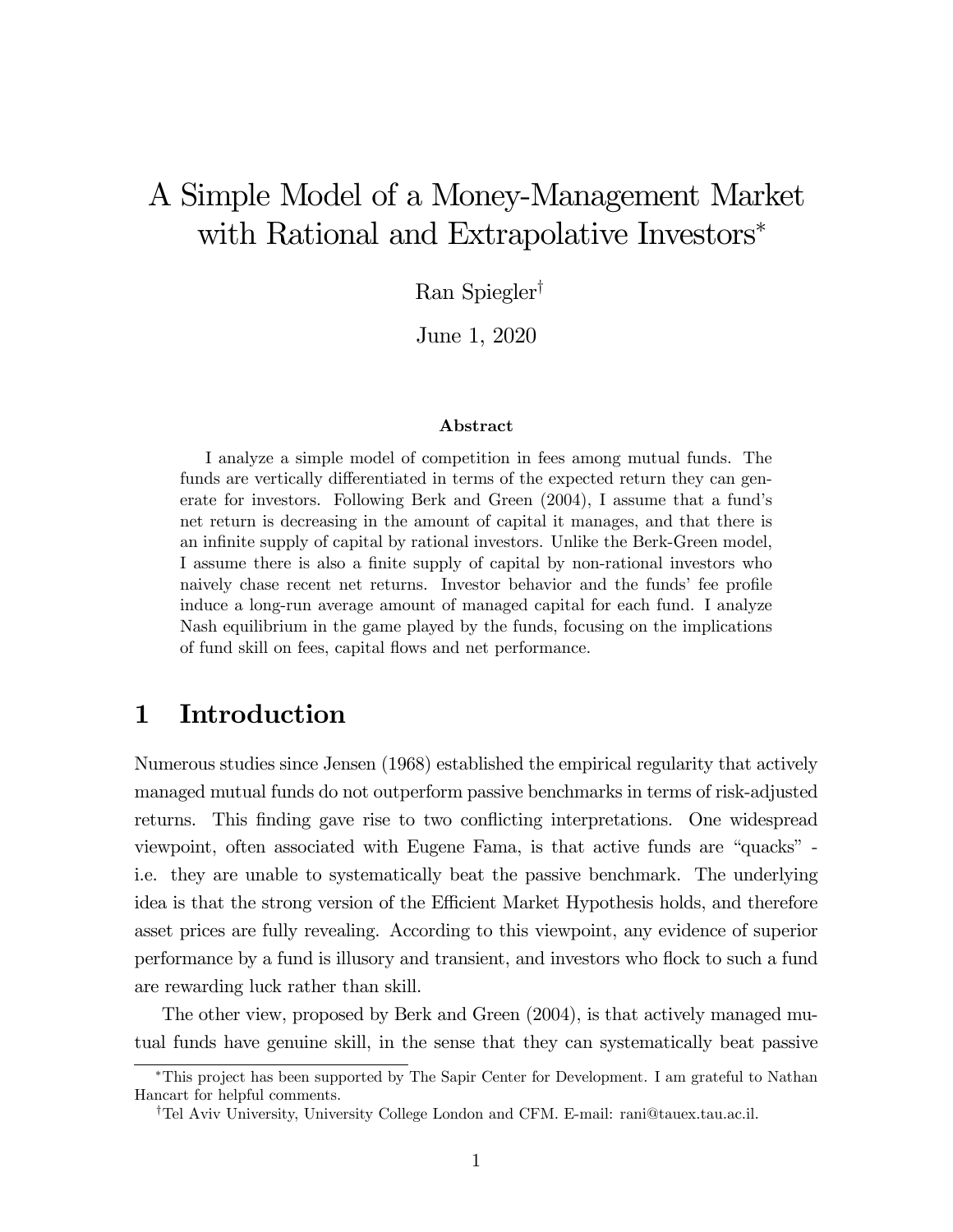benchmarks. At the same time, this ability exhibits diminishing returns to scale: The larger the amount of capital the fund manages, the harder it is for the fund to generate above-normal returns. Assuming a sufficiently large supply of "smart money", in market equilibrium the amount of capital that the fund manages will be such that its observed expected net return coincides with the benchmark. Thus, the empirical finding that actively managed funds do not outperform benchmark returns is not evidence of lack of skill; rather, it is a sign of the twin assumptions of diminishing returns to scale and an unlimited supply of capital by rational investors.

These two viewpoints are based on conflicting assumptions regarding investor behavior. However, they are only mutually exclusive if we insist that all investors are the same. Yet just as behavioral-finance researchers have constructed models of asset pricing that admit a mixture of rational and boundedly rational investors, so can our understanding of mutual-fund flow-performance patterns benefit from a model that assumes a diversely sophisticated population of investors.

In this paper I present a simple model of a market for money management. Following Berk and Green (2004), I assume that each fund potentially generates above-normal returns but exhibits diminishing returns to scale, such that the fund's net return is decreasing in the amount of capital it manages. Also like Berk and Green (2004), I assume an infinite supply of capital by rational, forward-looking investors. These investors form correct equilibrium expectations regarding the expected future return from each market alternative. I depart from the Berk-Green model by assuming that the population of investors also includes a finite measure of backward-looking investors, who naively extrapolate from recent returns. By chasing returns, the naive investor commits two errors. First, he neglects sampling error and extrapolates from a single sample point, thus rewarding funds for luck. Second, he neglects the diminishing-returns feature, thus ignoring the dampening effect that fellow investors' flocking to high-performing funds has on their future returns.

In the model, funds aim to maximize long-run revenues. They simultaneously choose fees ex-ante. The fee profile induces a Markov process that governs the flow of "dumb money" (i.e. the capital supplied by naive, extrapolative investors) between market alternatives (including a passive benchmark). I assume that all funds face a common shock that is *i.i.d* across time periods. This drastically simplifies the transition probabilities of the Markov process. The funds' long-run average managed capital (consisting of both smart money and dumb money) is determined by the invariant distribution of this process. I study Nash equilibrium in the induced game among the funds.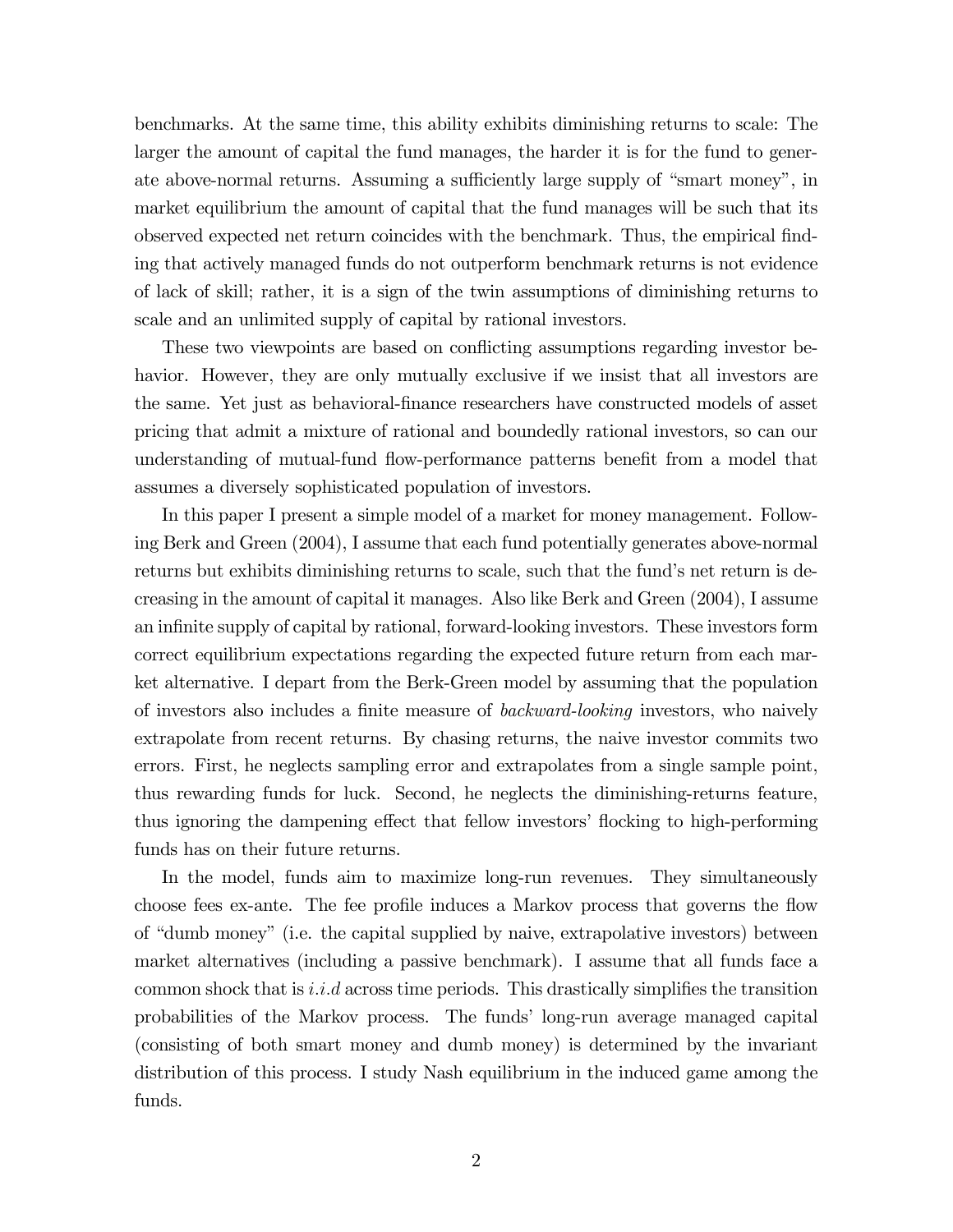The basic insight of the model is that because there are two classes of investors and because shorting funds is impossible, a fund's marginal investor at a given period can be of either type. Specifically, the set of funds can be partitioned into "highquality" and "low-quality" funds. A high-quality fund generates an expected gross return that is sufficiently high relative to the amount of dumb money, such that even when extrapolative investors select the fund, it continues to attract a positive amount of smart money. This means that the high-quality fund's marginal investor is always rational. In contrast, a low-quality fund generates a low gross expected return relative to the amount of dumb money, such that when extrapolative investors select it, they drive its return below zero, and consequently the smart money wants to stay clear of the fund altogether. This means that at a low-quality fund, the marginal investor will be rational in some periods and naive in others. This distinction has implications for equilibrium fees, flow-performance patterns and the net payoff that each fund generates for its investors. Specifically, low-quality funds experience more volatile clientele; they inflict a net expected loss on investors, and may charge larger fees than higher-quality funds.

#### Related literature

The background to this paper is an empirical literature that has documented a positive and convex relation between mutual funds' lagged returns and capital flows (Chevalier and Ellison (1997), Sirri and Tufano (1998), Christoffersen et al. (2014)), as well as the finding that most funds earn zero excess returns on average (Jensen (1968), Carhart (1997), Fama and French (2010)). As mentioned, there are two conflicting views on how to interpret these findings. Some papers argue that investors' behavioral biases can explain the twin observation of zero average excess returns and performancesensitive flows. They do so both by documenting flows that are hard to reconcile with rational investment (Frazzini and Lamont (2008)) and by observing errors in investors' strategies. For example, Bailey et al. (2010) identify biases among individual investors, and show that they are associated with poor performance and "trend chasing". In an experiment with university staff and MBA students, Choi et al. (2010) find that a large share of subjects do not minimize fees and focus mainly on past performance when choosing S&P 500 index funds. Goetzmann and Peles (1997) find evidence of overly optimistic recollection of past performance in a survey of mutual fund investors.

The other strand of the literature argues that zero average excess returns and observed flows are consistent with rational investor behavior, under the additional assumptions of uncertainty regarding funds' quality and diminishing returns to scale (Berk and Green (2004), Berk and van Binsbergen (2017)). In this paper, I build a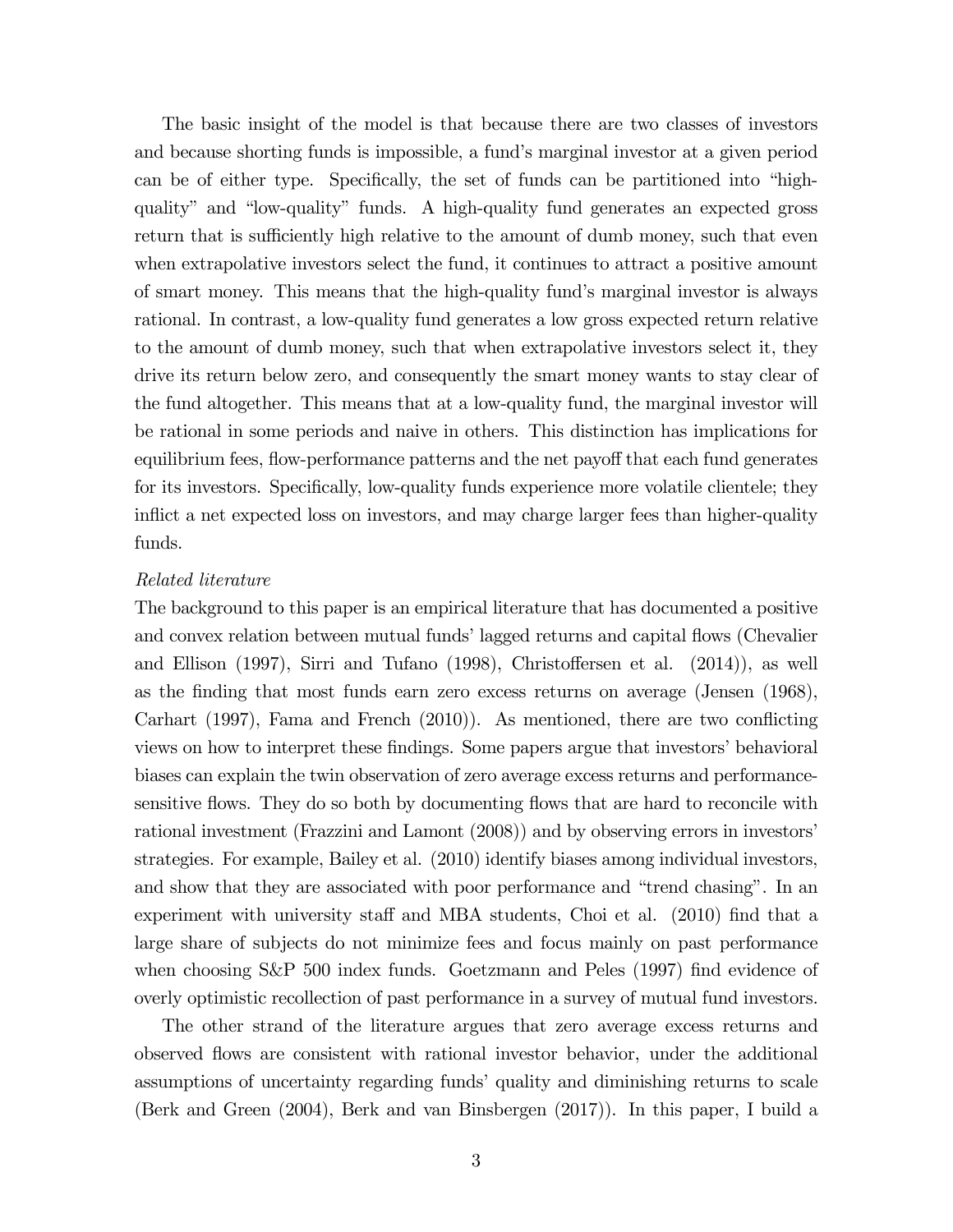model with ingredients taken from these two strands: diminishing returns to scale and "trend chasing" by naive investors. I abstract away from rational learning, as rational investors in my model know funds' quality.

Other authors have modelled capital flows in the mutual-fund industry, focusing on the effect of learning from past performance. Lynch and Musto (2003) study a model where both investors and fund managers adjust their strategy after observing performance. Huang et al. (2007) argue that heterogeneous participation cost in funds combined with learning can explain the convex flow-performance relation. Choi et al. (2016) and Brown and Wu (2016) extend the Berk-Green model to allow for learning from other funds and test for investor sophistication.

### 2 A Model

A market for mutual funds consists of  $n \geq 3$  funds as well as an outside option, denoted 0, which gives a fixed return of 0 to any investor at any time period. Each fund  $i = 1, ..., n$  is characterized by the expected gross return  $\mu_i > 0$  it can generate. This measures the fund's intrinsic quality. At time  $t = 0$ , each fund i independently chooses its fee  $p_i$ . At every subsequent time period  $t = 1, 2, \dots$ , the fund's net return for its investors is

$$
y_i^t = \mu_i + \varepsilon^t - z_i^{t-1} - p_i
$$

where:

(i)  $z_i^{t-1}$  is the total amount of capital that the fund managed at period  $t-1$ .

(ii)  $\varepsilon^t$  is a draw from an underlying continuous distribution that is symmetric around zero. The draw is independent across time periods but common to all funds (hence it is not indexed by a subscript  $i$ ).

Denote  $z^t = (z_1^t, ..., z_n^t)$ . The stochastic evolution of  $(z^t)_{t=1,2,...}$  is driven by the behavior of two groups of investors: naive (a.k.a extrapolative) and sophisticated (a.k.a rational). Naive investors have a fixed supply of capital of size 1. At each period, they choose one of the  $n + 1$  available investment alternatives, denoted  $s^t \in \{0, 1, ..., n\}$ . Thus,  $s^t$  indicates where this "dumb money" parks at period t. I also refer to  $s^t$  as the state of the system at period t.

The evolution of this state is simple:  $s^1$  is arbitrary; and at any  $t > 1$ ,  $s^t \in$  $\arg \max_{i=0,\dots,n} y_i^t$ , with symmetric tie-breaking. In other words, naive investors choose the market alternative with the highest realized return at period  $t$ . This is why naive investors are "extrapolative" - they chase recent returns. Thus, the amount of dumb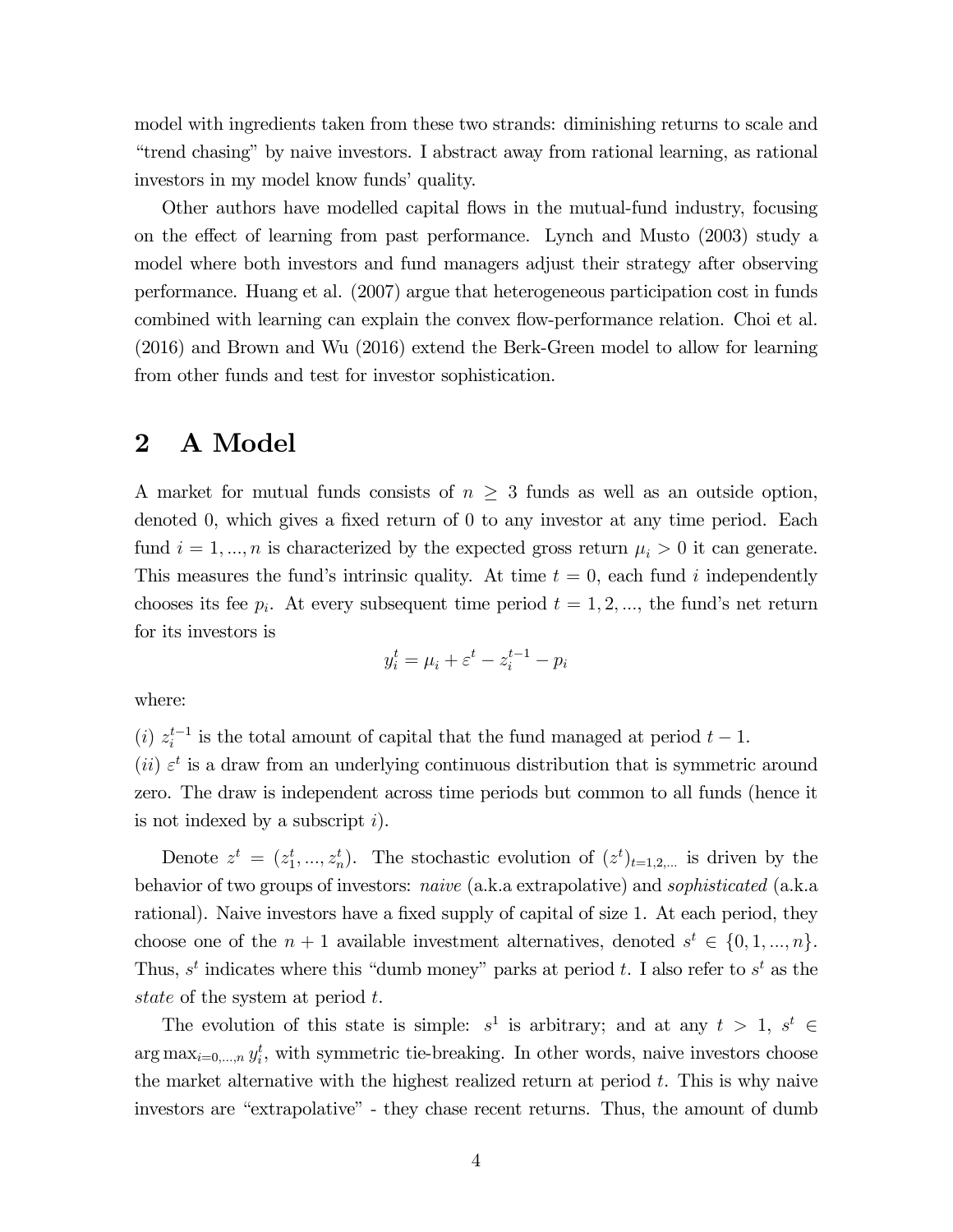money that is invested in fund  $i$  at period  $t$  is

$$
z_{i,0}^t = \begin{cases} 1 & \text{if } s^t = i \\ 0 & \text{if } s^t \neq i \end{cases}
$$

Sophisticated investors have an infinite supply of capital. They perfectly understand the process of  $(s^t, z^t)_{t=1,2,...}$  - i.e. they anticipate the behavior of naifs as well as the behavior of fellow sophisticates. They invest in fund  $i$  at period  $t$  as long as its expected net return at period  $t + 1$  is positive - i.e., if

$$
E(y_i^{t+1} \mid z_i^t) = \mu_i - z_i^t - p_i \ge 0
$$

Shorting funds is impossible. Therefore, if  $E(y_i^{t+1} | z_i^t) < 0$ , sophisticated investors will offer  $zero$  capital to the fund at period  $t$ . Therefore, the amount of "smart money" that is invested in fund  $i$  at period  $t$  is

$$
z_{i,1}^t = \begin{cases} \max\{0, \mu_i - 1 - p_i\} & \text{if } s^t = i \\ \max\{0, \mu_i - p_i\} & \text{if } s^t \neq i \end{cases}
$$

Finally, the total amount of capital that each fund manages at any time period is the sum of smart and dumb money parked in the fund - i.e.,

$$
z_i^t = z_{i,0}^t + z_{i,1}^t
$$

for every fund  $i = 1, ..., n$  and every time period  $t = 1, 2, ...$ 

We have thus fully described the stochastic process that governs  $(s^t, z^t)_{t=1,2,...}$ :  $s^1$ is arbitrary, and  $s^t = \arg \max_{i=0,\dots,n} (\mu_i + \varepsilon_i^t - z_i^{t-1} - p_i)$  for every  $t > 1$  (where  $\mu_0 =$  $p_0 = \varepsilon_0^t = 0$ , whereas

$$
z_i^t = \begin{cases} \max\{1, \mu_i - p_i\} & \text{if } s^t = i \\ \max\{0, \mu_i - p_i\} & \text{if } s^t \neq i \end{cases}
$$

for every  $t = 1, 2, \dots$ 

We will later see that the process is ergodic, such that the long-run average of  $z_i^t$ , denoted  $\bar{z}_i$ , is well-defined. Fund i's long-run profit is therefore  $p_i \cdot \bar{z}_i$ . Maximizing this profit is the fund's objective when it chooses its fee  $p_i$  at period  $t = 0$ . We have thus described a simultaneous-move game that the funds play at period zero: Each fund chooses its fee to maximize its long-run profit, where this profit is calculated according to the invariant distribution of the process  $(z^t)_{t=1,2,...}$  that is induced by the funds' fees.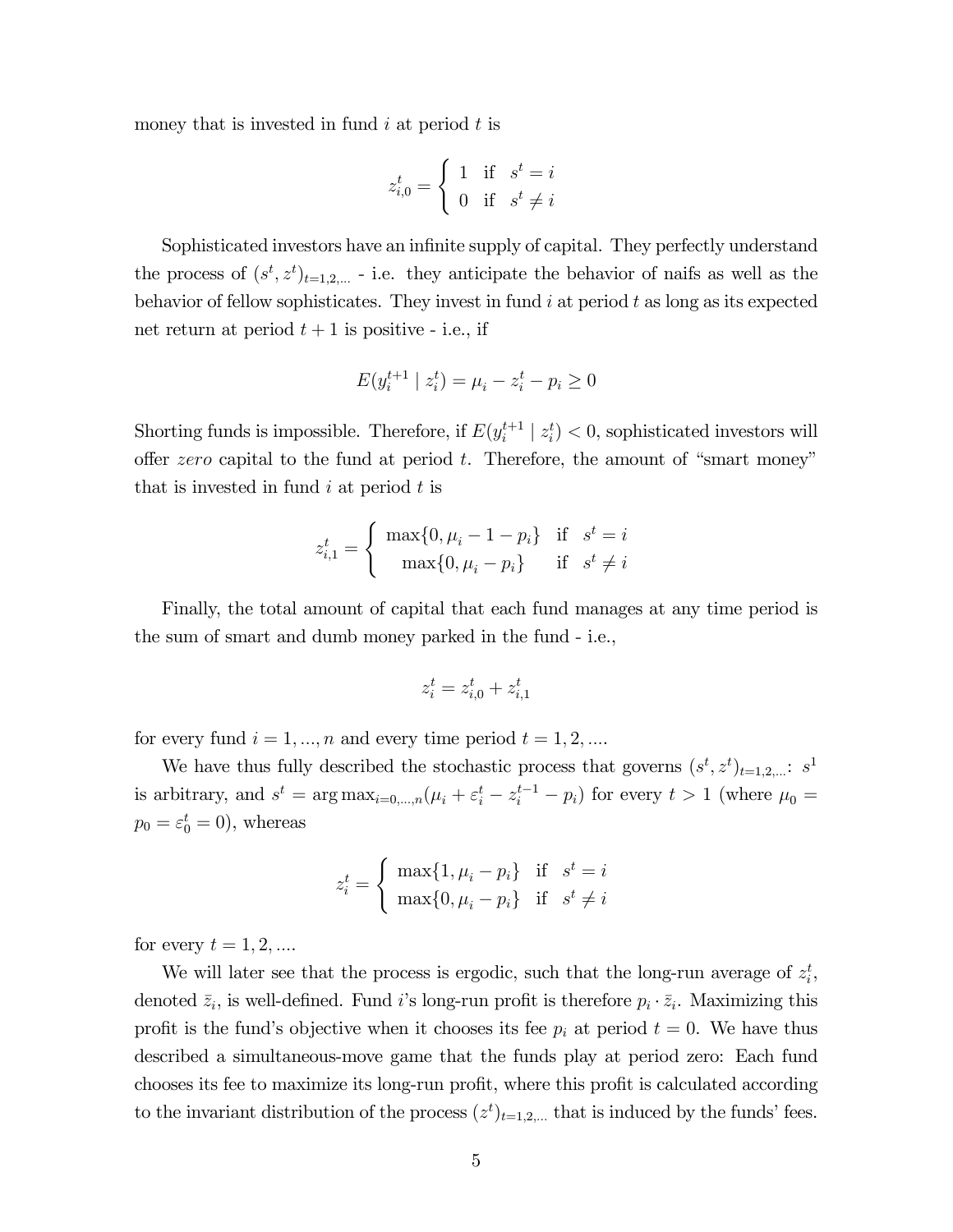### 3 Analysis

In this section I analyze Nash equilibria in the period-zero game played by the funds, and highlight aspects of the process  $(z_{i,0}^t, z_{i,1}^t)_t$  that is induced by equilibrium behavior. For every  $\mu$ , denote  $m_{\mu} = |\{i \mid \mu_i \geq \mu\}|$  - that is,  $m_{\mu}$  is the number of funds that generate a gross return above  $\mu$ .

**Proposition 1** (i) In any Nash equilibrium of the game, there exists  $\mu^* \in [2, \frac{4n-1}{2n-1}]$ such that for every fund  $i$ :

$$
p_i = \left\{ \begin{array}{c} \frac{\mu_i}{2} \quad \ \ \, if \ \ \, \mu_i \geq \mu^* \\ \\ \frac{\mu_i}{2} + \frac{1}{2} \cdot \frac{n-1}{(2n-1)(n-1) + m_{\mu^*}} \quad if \ \ \, \mu_i < \mu^* \end{array} \right.
$$

(ii) The invariant distribution over states is as follows:  $\lambda_0 = \frac{1}{2}$ , whereas for every  $i = 1, ..., n$ :

$$
\lambda_i = \left\{ \begin{array}{ll} \frac{1}{2} \cdot \frac{2n-1}{2n(n-1)+m_{\mu^*}} & \text{if} \quad \mu_i \geq \mu^* \\ \\ \frac{1}{2} \cdot \frac{2n-2}{2n(n-1)+m_{\mu^*}} & \text{if} \quad \mu_i < \mu^* \end{array} \right.
$$

(iii) The net return of each fund  $i = 1, ..., n$  at any period t is

$$
y_i^t = \begin{cases} \n\varepsilon^t & \text{if } \mu_i \ge \mu^* \text{ or } s^{t-1} \ne i \\
\frac{\mu_i}{2} - \frac{1}{2} \cdot \frac{n-1}{(2n-1)(n-1) + m_{\mu^*}} - 1 + \varepsilon^t & \text{if } \mu_i < \mu^* \text{ and } s^{t-1} = i\n\end{cases}
$$

In particular,  $y_i^t < \varepsilon^t$  when  $\mu_i < \mu^*$  and  $s^{t-1} = i$ .

**Proof.** The proof proceeds in a series of steps.

**Step 1**: All states  $s = 1, ..., n$  are recurrent in Nash equilibrium. That is, every fund attracts naive investors with positive long-run frequency.

**Proof**: At every period t,  $z_{i,1}^t = \max\{0, \mu_i - p_i - z_{i,0}^t\}$ . Therefore, the net return of fund *i* at period  $t + 1$  is  $y_i^{t+1} = \varepsilon^{t+1} + \min\{0, \mu_i - p_i - z_{i,0}^t\}$ . Thus,  $y_i^{t+1} \leq \varepsilon^{t+1}$  for every fund *i*. Let us consider two cases. First, suppose  $\mu_i - p_i > 0$ . Therefore, whenever  $s^t \neq i$ ,  $y_i^{t+1} = \varepsilon^{t+1}$ , such that with positive probability, fund i is one of the topperforming alternatives at period  $t + 1$ . As a result,  $s^{t+1} = i$  with positive probability. This means that  $i$  must be a recurrent state of the Markov process. Second, suppose  $\mu_i - p_i \leq 0$ . Then, fund *i* never attracts sophisticated investors. This means that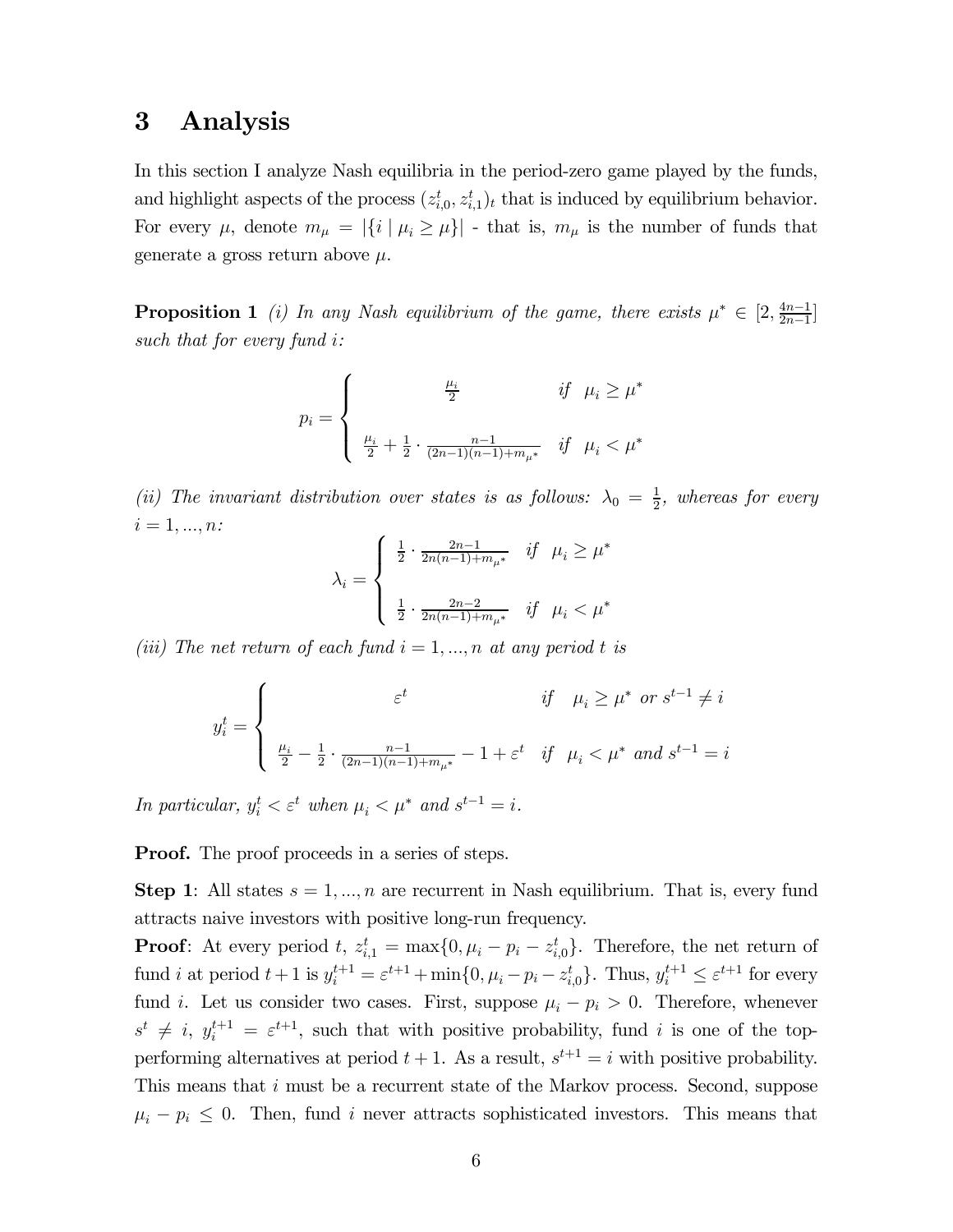if  $i$  is not a recurrent state, the long-run average capital that the fund attracts from naive investors is zero. Therefore, the fund's expected long-run profit is zero. However, this is contradicted by the fact that the fund can always ensure positive profits (from sophisticated investors) by charging  $p_i \in (0, \mu_i)$ . The reason is as follows. If  $\mu_i > 1$ , the fund can choose  $p_i \in (0, \mu_i - 1)$  such that sophisticated investors will be attracted to the fund at every period. If  $\mu_i \leq 1$  such that  $\mu_i - p_i - 1 < 0$ ,  $s^t = i$  implies  $s^{t+1} \neq i$ and therefore  $z_{i,1}^{t+1} > 0$  - i.e., sophisticated investors are attracted to the fund with a strictly positive frequency.

**Step 2:** If  $(p_1, ..., p_n)$  is a Nash equilibrium, then  $\mu_i - p_i > 0$  for every fund i. That is, every fund  $i$  attracts a positive measure of sophisticated investors at any period  $t$  for which  $s^t \neq i$ .

**Proof:** Assume the contrary, and let i be a fund with the lowest  $\mu_i - p_i$ . There are two cases to consider. First, suppose there exist at least two funds  $j \neq i$  such that  $\mu_i - p_i < \mu_j - p_j$ . Then, at every period  $t, s^t \neq j$  for at least one of these fund j. The net return of this fund in the next period is  $y_j^{t+1} = \min\{0, \mu_j - p_j\} + \varepsilon^{t+1} > \mu_i - p_i + \varepsilon^{t+1},$ such that  $s^{t+1} \neq i$ , independently of whether  $s^t = i$ . This means that i cannot be a recurrent state, contradicting Step 1. Second, suppose  $\mu_i - p_i = \mu_j - p_j$  for at least  $n-2$  funds  $j \neq i$ . By Step 1, all states are recurrent. Therefore, there is a positive frequency of periods t in which  $s^t = k \neq i$  such that  $\mu_j - p_j$  is the same and (by the definition of i) weakly above  $\mu_k - p_k$  (and therefore strictly above  $\mu_k - p_k - 1$ ) for all  $j \neq k$ . As a result,  $s^{t+1} = j$  with positive and equal probability for each  $j \neq k$ . If firm *i* deviates by lowering  $p_i$  by an arbitrarily small amount, the probability with which the state switches from  $j$  to  $i$  will jump discontinuously, and so will the long-run probability of the state  $i$ . Therefore, the deviation is profitable, a contradiction.

**Step 3**: Let  $(p_1, ..., p_n)$  be a Nash equilibrium. Define  $M = \{i \mid \mu_i - p_i \geq 1\}$ , and denote  $m = |M|$ . Then, the invariant distribution over  $s = 1, ..., n$  is given by the following equations:

$$
\lambda^{0} = (1 - (n - m) \cdot \lambda^{0}) \cdot \frac{1}{2n} + (n - m - 1) \cdot \lambda^{0} \cdot \frac{1}{2(n - 1)}
$$
  

$$
\lambda^{1} = (1 - (n - m) \cdot \lambda^{0}) \cdot \frac{1}{2n} + (n - m) \cdot \lambda^{0} \cdot \frac{1}{2(n - 1)}
$$

where  $\lambda^0$  is the probability of any state  $i \notin M$ , and  $\lambda^1$  is the probability of any state  $i \in M$ .

**Proof:** Steps 1 and 2 establish that whenever  $s^t \neq i$ , sophisticated investors will be attracted to fund *i* such that  $z_{i,1}^t = \mu_i - p_i > 0$ , and therefore  $y_i^{t+1} = \varepsilon^{t+1}$ . Now define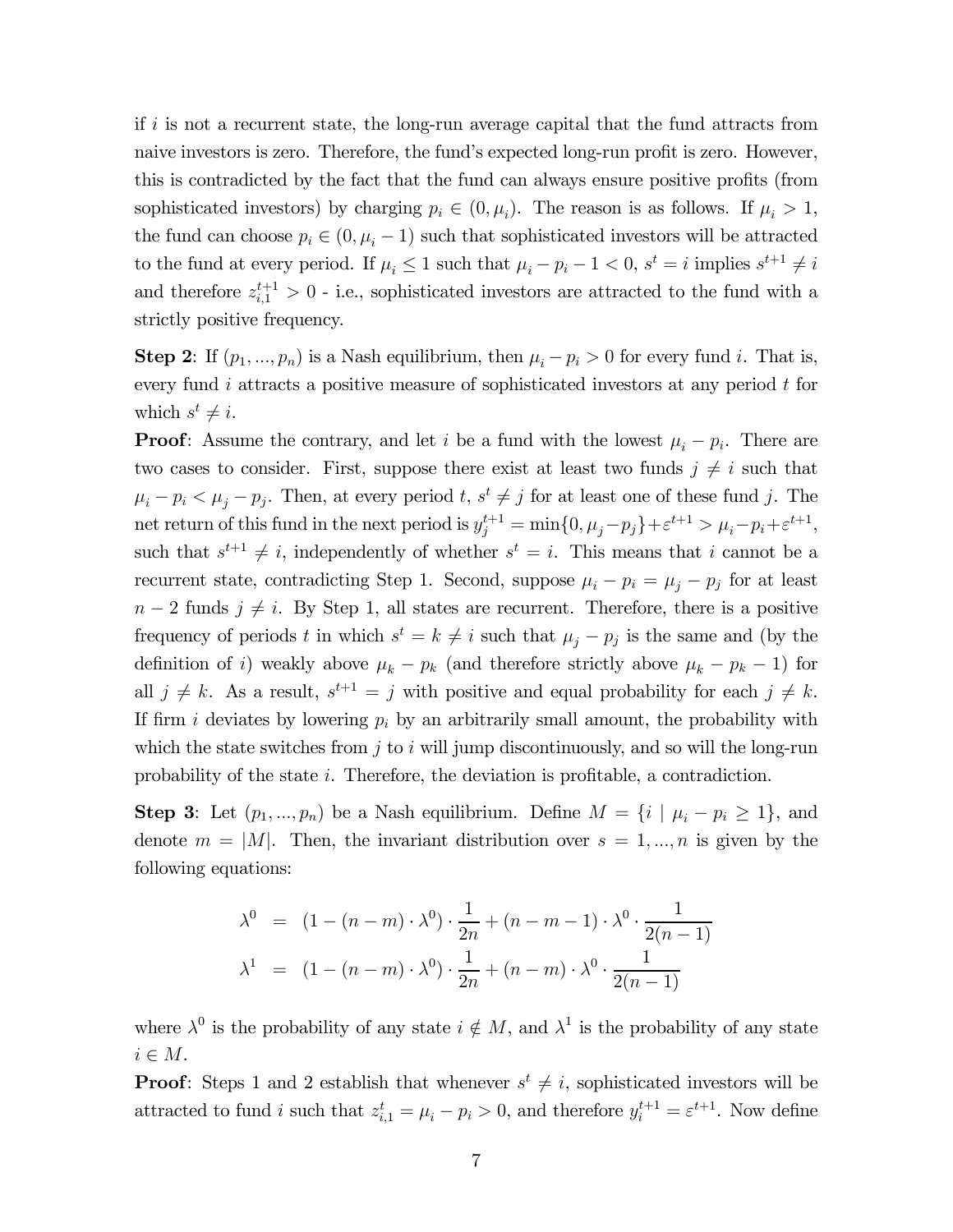M as the set of funds *i* for which  $\mu_i - p_i \geq 1$ . Sophisticated investors are attracted to such a fund *i* even during periods *t* for which  $s^t = i$ . Therefore,  $z_{i,1}^t = \mu_i - p_i - 1$  during such periods, and therefore  $y_i^t = \varepsilon^t$  at every period t (independently of  $s^t$ ) if  $i \in M$ . In contrast, if  $i \notin M$ , then  $z_{i,1}^t = 0$  and  $y_i^{t+1} = \mu_i - p_i - 1 + \varepsilon^{t+1} < \varepsilon^{t+1}$  whenever  $s^t = i$ . It follows that when  $s^t = i \in M$ , all funds (including i) generate the same net return  $y_i^{t+1} = \varepsilon^{t+1}$  at period  $t+1$ . Since  $\Pr(\varepsilon^{t+1} > 0) = \frac{1}{2}$ ,  $s^{t+1} = j$  with equal probability  $\frac{1}{2n}$ for each fund  $j$ .

To see how this implies the equations for  $\lambda^0$  and  $\lambda^1$ , suppose that the state at some period *t* is  $s^t \in M \cup \{0\}$ . The invariant probability of this event is  $1 - (n - m) \cdot \lambda^0$ . Then,  $z_i^t = \mu_i - p_i$  for all  $i > 0$ , such that the net return of every fund at  $t + 1$  is  $\varepsilon^{t+1}$ . Since  $Pr(\varepsilon^{t+1} < 0) = \frac{1}{2}$ , this means that  $s^{t+1} = 0$  with probability  $\frac{1}{2}$ , whereas  $s^{t+1} = i$ with probability  $\frac{1}{2n}$  for each  $i > 0$ . Now suppose that the state at some period t is  $s^t \notin M \cup \{0\}$ . The invariant probability of this event is  $(n-m) \cdot \lambda^0$ . Then,  $z_{i,1}^t = 0$  and fund *i*'s net return at period  $t + 1$  is below  $\varepsilon^{t+1}$ , which is the net return of every other fund. This means that  $s^{t+1} = 0$  with probability  $\frac{1}{2}$ , whereas  $s^{t+1} = j$  with probability  $\frac{1}{2(n-1)}$  for every  $j > 0, j \neq i$ .

The solution to the system of equations for  $\lambda^0$  and  $\lambda^1$  is

$$
\lambda^{0} = \frac{n-1}{m-2n+2n^{2}}
$$

$$
\lambda^{1} = \frac{2n-1}{2m-4n+4n^{2}}
$$

Note that  $\lambda^1 > \lambda^0$  and that  $\lambda^0$  decreases with m.

Step 4: Deriving the formulas in the statement of the result

Proof: We are now able to characterize each fund's optimal price as a function of  $(\lambda^0, \lambda^1)$ . Consider a fund i, and let  $\lambda_i$  denote the long-run frequency of periods t for which  $s^t = i$ . By Step 2, if  $i \in M$ , then  $z_i^t = \mu_i - p_i$  at every t, regardless of  $s^t$ ; and if  $i \notin M$ , then  $z_i^t = \mu_i - p_i$  when  $s^t \neq i$  and  $z_i^t = 1$  when  $s^t = i$ . Then, fund i's long-run expected profit is

$$
p_i \cdot \left[\lambda^0 \cdot 1 + (1 - \lambda^0) \cdot (\mu_i - p_i)\right] \quad \text{if} \quad p_i \in (\mu_i - 1, \mu_i)
$$

$$
p_i \cdot (\mu_i - p_i) \qquad \text{if} \quad p_i \in [0, \mu_i - 1]
$$

Denote

$$
\mu^* = \frac{2 - \lambda^0}{1 - \lambda^0}
$$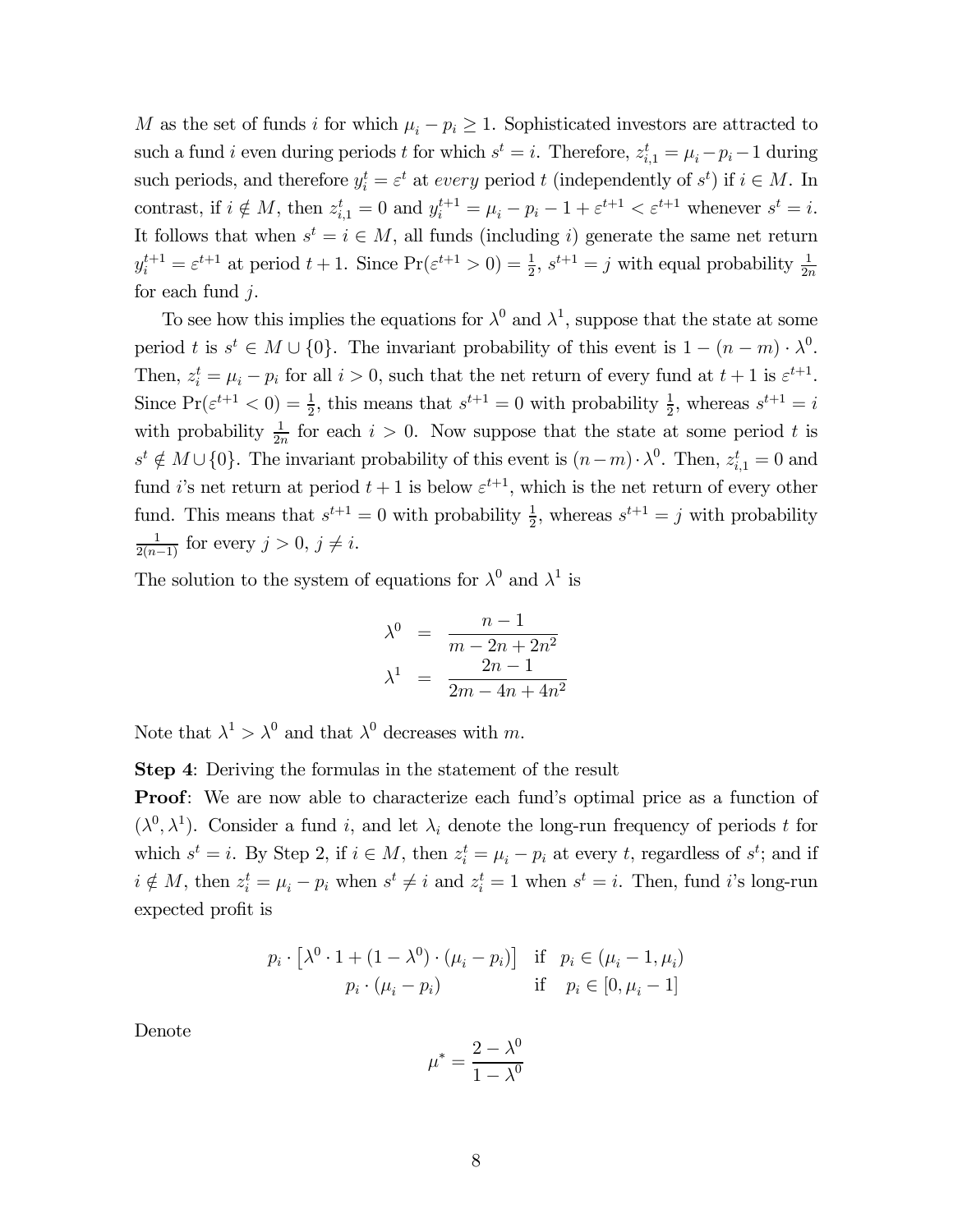and observe that since  $\lambda^0 \in (0, \frac{1}{2n}), \mu^* \in (2, \frac{4n-1}{2n-1})$ . The fund's optimal fee  $p_i^*$  is thus

$$
\frac{\mu_i}{2} + \frac{\lambda^0}{2(1-\lambda^0)} \quad \text{if} \quad \mu_i \le \mu^*
$$
  

$$
\frac{\mu_i}{2} \quad \text{if} \quad \mu_i > \mu^*
$$

By the definition of M, we obtain that  $M = \{i = 1, ..., n | \mu_i \geq \mu^*\}$ . This pins down the values of  $p_i$  in the statement of the proposition. The expressions for  $y_i^t$  and  $\lambda_i$ follow immediately. Note that by the formula for  $\lambda^0$ , it decreases with m. Therefore, there is a range of possible values of  $\mu^*$ : A higher value implies a lower value of m, which in turn implies a higher value of  $\lambda^0$ , which is consistent with a higher value of  $\mu^*$ . The range of possible values of  $\mu^*$  is induced by the range of values that  $\lambda^0$  can take. This completes the proof.  $\blacksquare$ 

This equilibrium characterization has a number of noteworthy features.

#### High-quality vs. low-quality funds

Funds' equilibrium choice of fees divides them into "high-quality" and "low-quality" categories. The high-quality funds are those that generate a gross return above some threshold  $\mu^*$ , which is not uniquely determined but can take a narrow range of values in the right-hand neighborhood of 2 - i.e., twice the size of dumb money (this range vanishes when  $n$  gets large).

What distinguishes these two types of funds is that they face different marginal investors. For a high-quality fund, the marginal investor in each period is always sophisticated, independently of the state  $s$ . In contrast, the marginal investor at a low-quality fund *i* is sophisticated only when  $s^t \neq i$ ; when  $s^t = i$ , the naive investors who flock to the fund at period  $t$  crowd out sophisticated investors. The long-run probability that naive investors choose a fund only depends on its category and the size of the two categories.

Why is the value  $\mu = 2$  decisive for the distinction between high- and low-quality funds? High-quality funds behave as if they only face rational investors, because their marginal investor is always rational. Since there is an unlimited supply of capital by rational investors, and since their demand for a fund decreases with the amount of capital it manages, high-quality funds behave like a monopolist facing downward sloping demand. Specifically, because the fund's net return is a linear function of the amount of capital it manages, this effective demand is linear. As a result, the fund's chosen fee is half its value of  $\mu$ , which is therefore also its amount of managed capital. In order for the marginal investor to be rational, this quantity must be larger than the amount of dumb money, which has been normalized to one. More qualitatively, the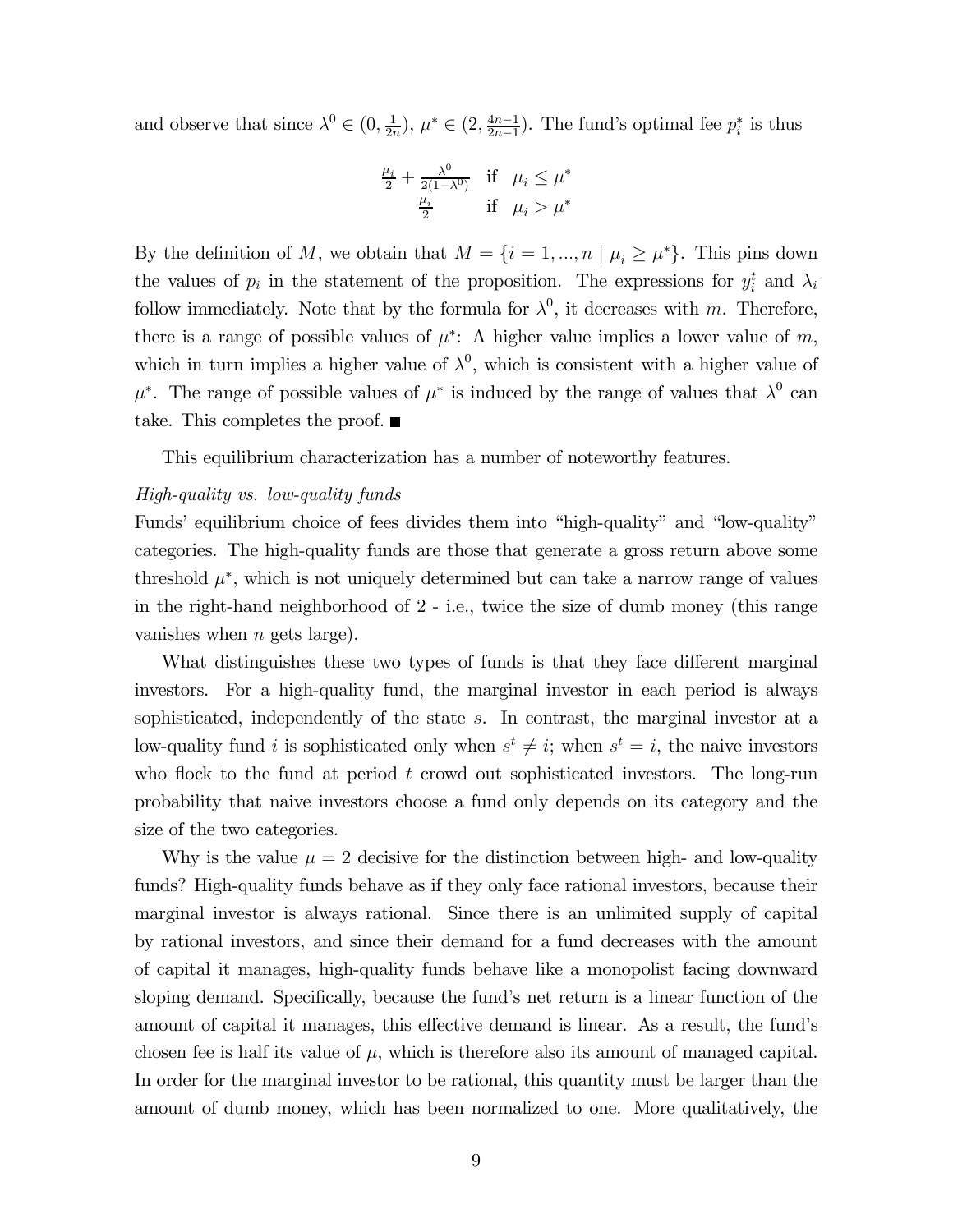key to the distinction between high- and low-quality funds is the relation between the fund's gross return and the amount of dumb money.

#### Funds' net returns

When a fund's marginal investor at period  $t$  is sophisticated, the fund's expected net return is zero, such that  $y^{t+1} = \varepsilon^{t+1}$ . In contrast, if the fund's marginal investor at period  $t$  is naive, then by definition the sophisticated investors shy away from the fund - which only happens when the naifs' choice drives the fund's expected net return below zero.

This means that high-quality funds generate zero expected net return after every history, whereas low-quality funds generate zero expected net returns after some periods (in which they did not attract naive investors) and negative expected net returns after other periods (in which they attracted naive investors). As a result, high-quality funds generate zero long-run returns, whereas low-quality funds generate negative long-run returns. Nevertheless, the low-quality funds have a positive clientele. This is consistent with the finding of Barras et al. (2010), who use a False-Discovery-Rate methodology to identify funds' "true Alphas". They show that the large majority of funds generate zero long-run net returns, yet a substantial minority generate negative long-run net returns and nevertheless manage to attract investors.

In the current model, the composition of investors who choose a low-quality fund changes over time. When naive investors steer away from such a fund, smart money flows into it and gets zero expected net returns. However, when naive investors choose the fund, the smart money flows out of the fund, and the naive investors get negative net returns. However, naive investors cannot stay at a low-quality fund for more than one period. By the common-shock assumption, such a fund cannot be the top performer at period  $t+1$  if naive investors chose it at period t. Either  $\varepsilon^{t+1} > 0$  and the competing funds will all tie as the top-performers, or  $\varepsilon^{t+1}$  < 0 and the outside option will be the best-performing alternative. This also means that the flow of dumb money between alternatives is independent of the fee profile. I will elaborate on equilibrium capital flows below.

The top-performing alternative at any period  $t$  is either the outside option or a fund that attracted sophisticated investors at period  $t-1$ . Accordingly, the highest realized net return in any period t is  $\max\{0, \varepsilon^t\}$ . Since this quantity is completely invariant to the funds' quality, sophisticated investors will completely disregard it. That is, all return-chasing behavior in equilibrium will be due to the naive investors. This stark result relies on the assumption that sophisticated investors know funds' quality levels, hence they have nothing to learn from realized returns. What drives the flow of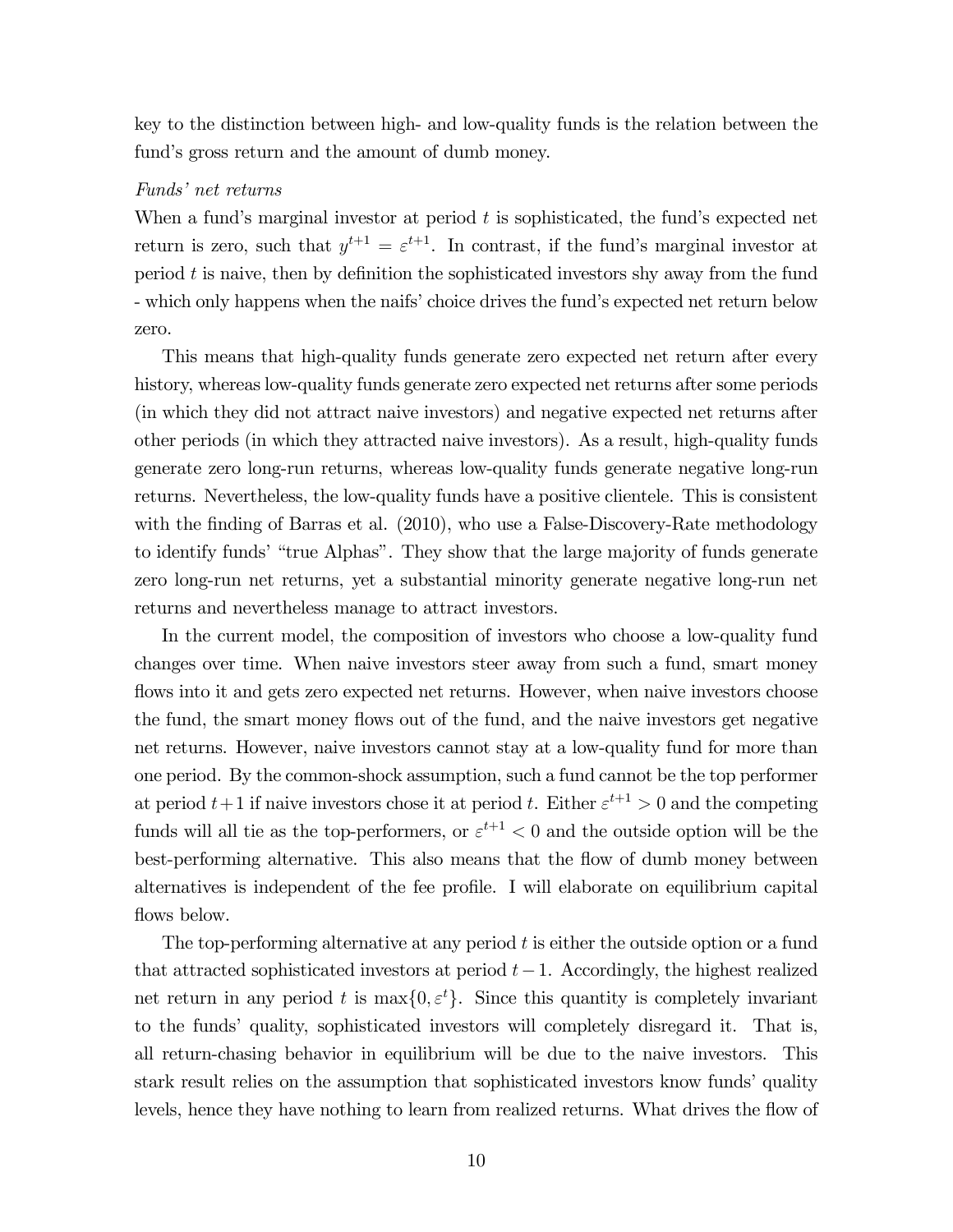sophisticated investors in this model is their anticipation of naive investors' behavior. In particular, they shift capital away from a fund when they expect naive investors to choose it.

#### Non-monotone fees

Equilibrium fees are not entirely monotone in fund quality. Consider two funds of similar quality. If the funds' gross returns are on different sides of the cutoff  $\mu^*$ , the lower-quality fund will actually charge a higher fee. In contrast, fees are monotone within each quality class. The origin of this effect is the different effective price elasticities of the two investor types. Sophisticated investors adjust the capital they supply to the *expected* net return, which decreases with the fund's fee. In contrast, naive investors respond to the highest *recent* net return, which is purely a result of the noise realization (as we saw in the previous paragraph). Therefore, naifs are not responsive to fees. Because the marginal investor in a low-quality fund is sometimes naive, the effective demand these funds face is inelastic relative to the demand faced by high-quality funds. This explains the non-monotonicity effect.

This mon-monotonicity is a robust feature of the model, in the following sense. Part of the definition of rational investors is that they have rational expectations and therefore correctly predict the amount of capital that the fund will manage at any given period, given the history. The larger this amount, the lower the rational investors' tendency to choose this fund. This feature will remain in any version of the model in which one investor type has rational expectations while another type chases returns. Investors with rational expectations are responsive to the predicted behavior of return chasers, who in turn do not take into account the effect of investor behavior on net returns. Therefore, their behavior is less sensitive to the predicted behavior of other investors. As long as our behavioral model of investors maintains this qualitative distinction between the two types of investors, the same qualitative difference between their elasticities will remain a feature of the model. The fund's pricing decision will depend on how frequently it expects its marginal investor to be of either type.

#### Multiple equilibria

If there are funds whose quality is in the range  $[2, 2 + \frac{1}{2n-1}]$ , then there is scope for multiple Nash equilibria. The reason is that the game exhibits strategic complementarities: When there are more high-quality funds, the probability that naive investors visit an individual low-quality fund goes down. This in turn reduces the fund's incentive to charge a high fee that exploits naive investors' inelastic demand. Because the fund's fee is lower, it is more likely that its marginal investor will be sophisticated, which is the defining feature of a high-quality fund. Therefore, the larger number of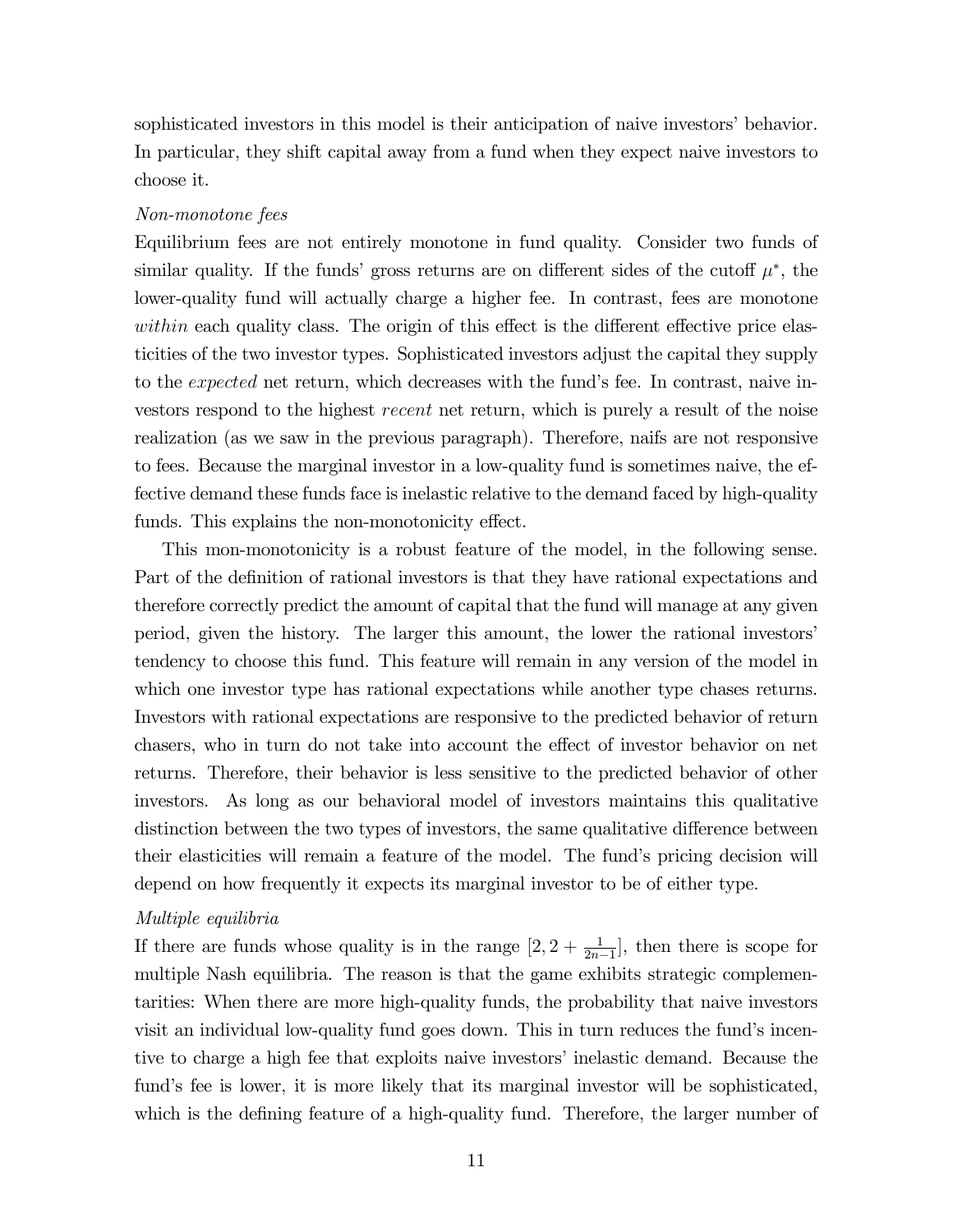high-quality funds is self-sustaining.

However, the effect is small, and vanishes when  $n \to \infty$ . The reason is that the quality of a fund only affects the probability of transition from a state to itself. This probability takes small values, which decrease with  $n$ . Finally, the effect disappears completely if there are no funds whose quality is in the above range.

#### Capital flows

Let us now characterize the process over  $(z_{i,0}^t, z_{i,1}^t)_{i,t}$  that is induced by equilibrium fees. Consider the Markov process that governs the transition of naive investors between market alternatives. Given the equilibrium defined by  $\mu^*$ , let  $M = \{i \mid \mu_i \geq \mu^*\}$ denote the set of high-quality funds.

Remark 1 Consider a Nash equilibrium as described in the proposition. Then, the transition probabilities  $(\pi(s^{t+1} | s^t))$  that govern the behavior of naive investors are as follows:

$$
\pi(s^{t+1} \mid s^t \in M \cup \{0\}) = \begin{cases} \frac{1}{2} & \text{if } s^{t+1} = 0 \\ \frac{1}{2n} & \text{otherwise} \end{cases}
$$

$$
\pi(s^{t+1} \mid s^t \notin M \cup \{0\}) = \begin{cases} \frac{1}{2} & \text{if } s^{t+1} = 0 \\ 0 & \text{if } s^{t+1} = s^t \\ \frac{1}{2(n-1)} & \text{otherwise} \end{cases}
$$

Thus, after every history, there is a 50% chance that the naive investors will choose the outside option. Otherwise, the transition matrix distinguishes between high- and low-quality funds, but does not distinguish among same-category funds. When naive investors are at a low-quality fund at a certain period, they will necessarily abandon it in the next period. In contrast, when a high-quality fund hosts naifs at a certain period, it is as likely as any other fund to attract them at the next period.

Let us turn to the sophisticated investors. Here, too, the distinction between highand low-quality funds is relevant. Consider a high-quality fund  $i$ . Then, at every period its total managed capital will be  $\mu_i/2$ . When  $s^t = i$ , this amount will consist of the amount of 1 provided by naive investors and the rest  $\mu_i/2 - 1$  will be provided by sophisticates. The smart money will thus flow into and out of the fund in response to the behavior of the dumb money. Now consider a low-quality fund i. When  $s^t = i$ , there will be no smart money at the fund: its managed capital will purely consist of the amount 1 provided by naive investors. In contrast, when  $s^t \neq i$ , the capital managed by the fund, totalling  $\mu_i - p_i$  (which is below  $\mu_i/2$ ) purely consists of smart money.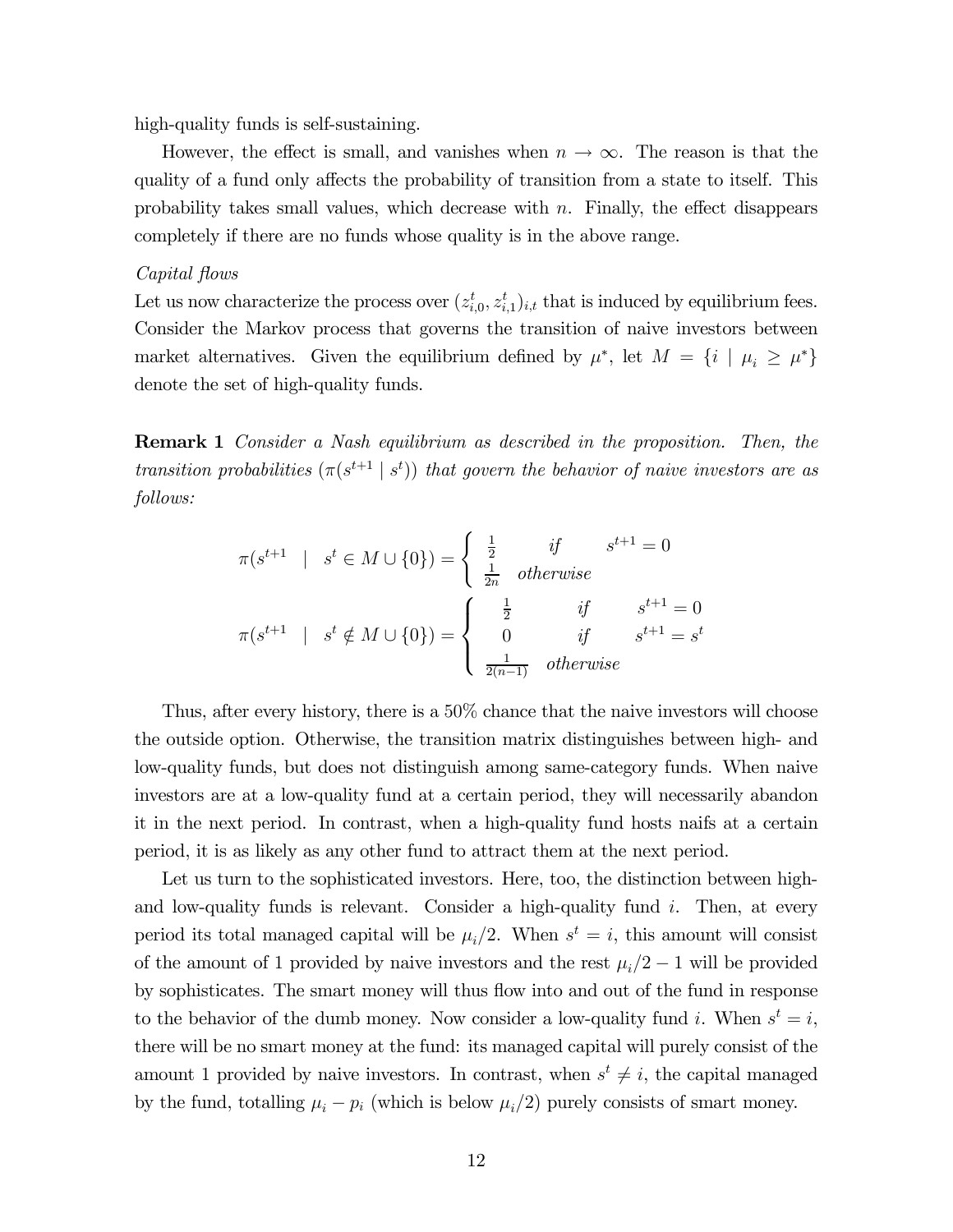The picture of mutual-fund flows that emerges from this analysis is a cat-andmouse dynamic between smart and dumb money. Sophisticated investors always flow into alternatives that have not been top performers in recent experience, because they expect that naive investors will not pick them. As long as the naifs stay out of fund i, the amount of smart money that the fund manages will remain  $\mu_i - p_i$ . The smart money will flow out of the fund when the fund is a top performer such that dumb money is expected to flow into the fund. When the fund is of low quality, no smart money will be left at the fund when the dumb money flows into it.

Capital flows in this model are broadly consistent with the convex flow-performance relationship, which has been documented by the literature surveyed in the Introduction. The manifestation of this "convexity" in the model is that only top-performing funds at a given period attract naive investors. As a result, the total capital managed by a low-quality fund in a given period is a function of whether it was a top performer in the previous period.

The following broad features of the flow-performance relation in the model are likely to survive extensions. First, low-quality funds - i.e. funds that generate lower long-run net return - will experience more volatile flows. In particular, they will exhibit a more "convex" relation, because return-chasing investors are more likely to be marginal at a low-quality fund. Second, top-performing funds will experience a mixture of inflows and outflows; the inflowing capital is supplied by return-chasing, naive investors, whereas the outflowing capital consists of smart money that anticipates the dampening of net returns due to the inflow of dumb money. I am unaware of existing empirical work on the flow-performance relation that would speak to these predictions.

#### Investor welfare

Define the net investor payoff at a fund *i* as the long-run expectation of  $z_i^t \cdot (\mu_i - z_i^t - p_i)$ . For high-quality funds, the characterization is simple: Since  $z_i^t = p_i = \mu_i/2$  for every t whenever  $i \in M$  (i.e., i is a high-quality fund), the fund's net investor payoff is zero. The case of low-quality funds is more involved: When  $i \notin M$ ,  $z_i^t = 1$  whenever  $s^t = i$ , and  $z_i^t = \mu_i - p_i$  whenever  $s^t \neq i$ . Therefore, the fund's net investor payoff is zero whenever  $s^t \neq i$ , and  $\mu_i - 1 - p_i$  whenever  $s^t = i$ . Therefore, the fund's expected net is

$$
\lambda_i \cdot 1 \cdot (\mu_i - 1 - p_i)
$$

Plugging our expressions for  $p_i$  and  $\lambda_i$ , we obtain

$$
\frac{n-1}{2[2n(n-1)+m_{\mu^*}]} \left[ \mu_i - \frac{(4n-1)(n-1)+m_{\mu^*}}{(2n-1)(n-1)+m_{\mu^*}} \right]
$$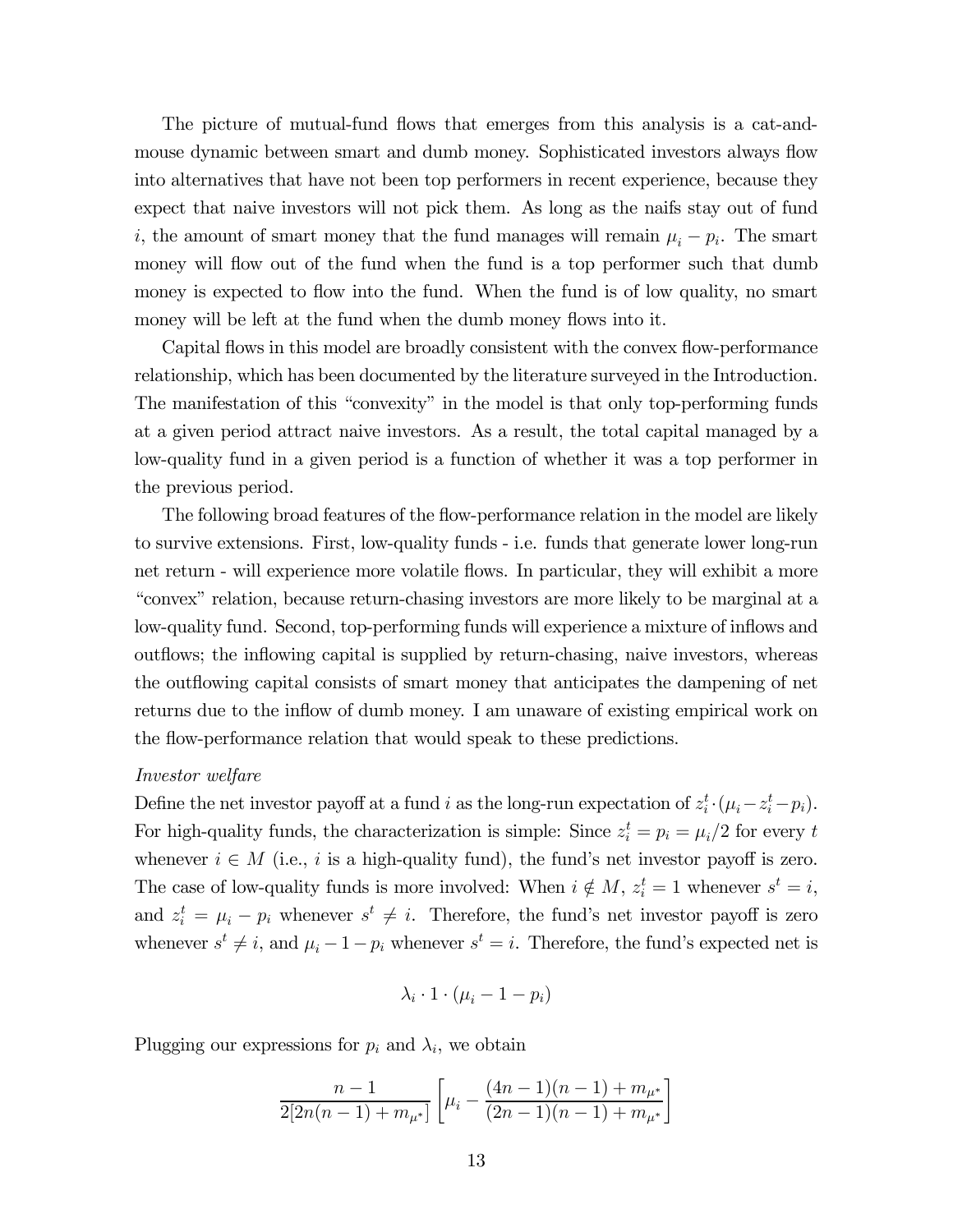which is negative, given the definition of  $\mu^*$ . Thus, low-quality funds induce a negative net payoff for naive investors.

### 4 Concluding Remarks

The simple model I presented in this paper provides a prototype of models of the market for money management, where the population of investors includes both sophisticates (who correctly predict expected net return, taking into account the effect of the total capital that the funds manage) and naifs (who chase funds with high recent net returns). The picture that emerges from such a model is that sophisticated investors correctly predict when naifs will flow into a fund, and they adjust their supply of capital accordingly. In particular, they will completely pull out of a low-quality fund when they anticipate the arrival of naifs. At those periods, the naifs end up generating a negative net return (relative to the benchmark). In all other instances, sophisticates and naifs achieve zero net return, as in the Berk-Green model.

In the remainder of this section, I discuss some of my modeling choices and speculate about the implications of departing from them.

#### Investor inertia

The model neglects an important feature of investor behavior, namely inertia. Investors may have a tendency to stick to their current alternative, for a variety of reasons (physical or psychological switching costs, tax considerations). One way to model it is by assuming that smart money is entirely flexible, whereas the naive investors exhibit inertia: At every period, there is a probability  $\delta > 0$  that  $s^t = s^{t-1}$ , independently of the observed history; with the remaining probability  $1 - \delta$ , naive investors follow the extrapolative rule as in Section 2. It is easy to show that the invariant distribution that is induced by this modified rule is the same as in the original main model, such that the funds' equilibrium pricing decisions are unchanged as well. The only thing that changes is that the dumb money's movements between alternatives slow down.

Alternatively, one can assume that naive investors incur a switching cost when they move capital from one alternative to another. This extension means that the transition probabilities in the Markov process over would depend on the fee profile as well as the distribution of  $\varepsilon$ , and the problem would become considerably less tractable.

#### Risk attitudes

Naive investors in this model chase the most recent realized returns. They effectively respond to a *single* sample point (the funds' performance in the last period), and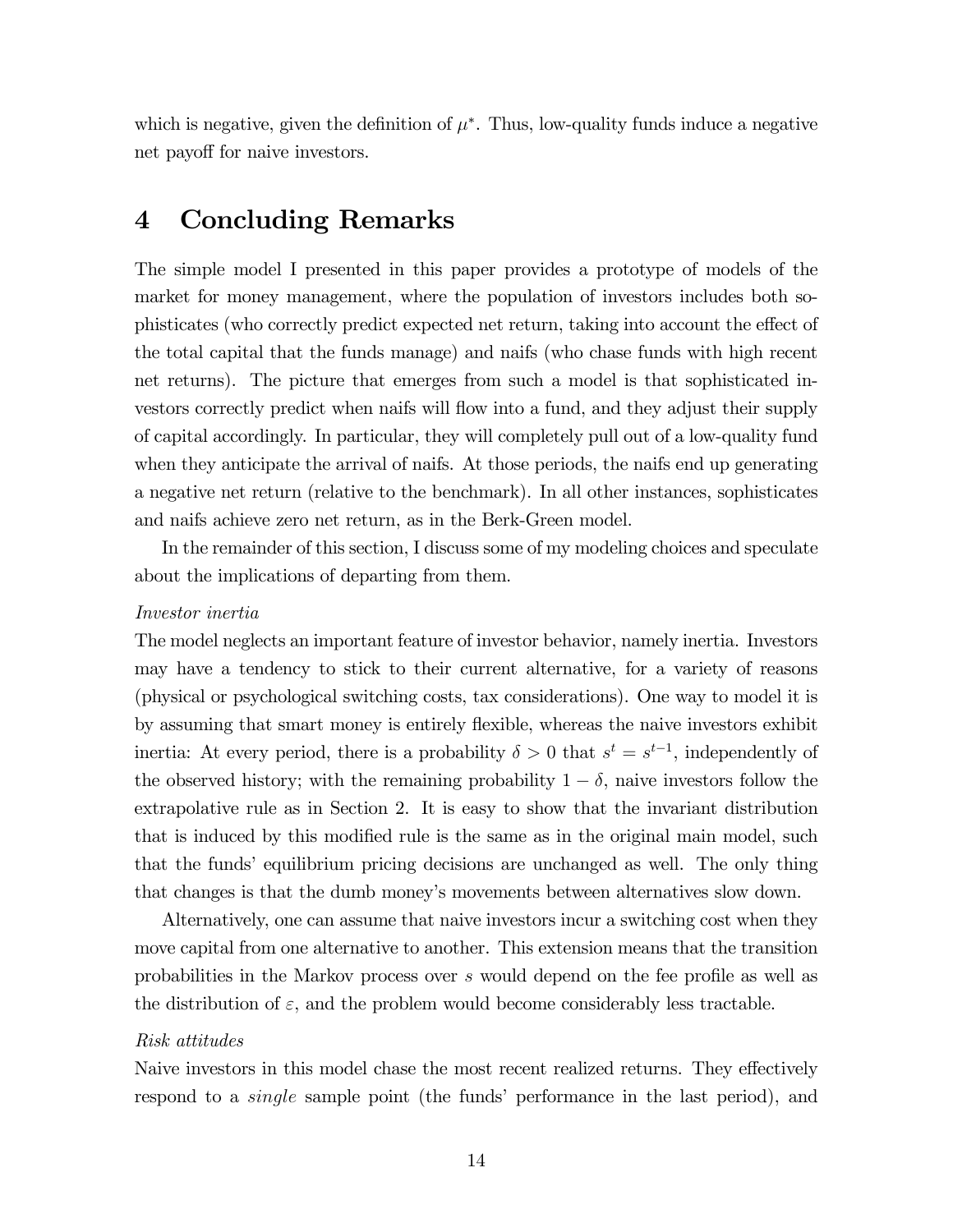therefore risk is entirely absent from their perception of the market environment. This means that risk attitudes are irrelevant to their behavior. A natural extension of the model would assume that naive investors evaluate funds according to their average return in the k most recent periods, where  $k > 1$ . In this case, the investors' procedure would still be extrapolative, but it would also incorporate risk. As we saw in Section 3, low-quality funds generate more volatile returns than high-quality funds. I expect this feature to persist in the extended model. But this means that if naive investors are risk averse, their demand for low-quality funds will decrease, which in turn is likely to bring down the fees that low-quality funds charge in equilibrium.

#### Partially informed rational investors

This paper assumes that rational investors know funds' quality. By comparison, Berk and Green (2004) assume that they are only partially informed and that they learn funds' quality over time by observing historical returns. Thus, in the original Berk-Green model, rational investors are responsive to realized returns, whereas in the present model they disregard them. Incorporating rational investors' partial information into the present is quite challenging. The reason is that this model endogenizes fees, by assuming that funds choose them strategically at  $t = 0$ . In order to write down the funds' payoff function, we need to calculate the long-run average capital each fund manages, for any fee profile. In the present model, this calculation is feasible because the stochastic process that governs capital flow is a finite-state Markov process. Incorporating Bayesian learning by rational investors would upset this property and make the calculation of long-run average managed capital far less tractable. If we assume that the rational investors have *asymmetric* information regarding fund quality, this will introduce an adverse-selection force that deters trade, as in the familiar No-Trade theorems. This force is likely to partially offset the rational investors' motive to trade against the anticipated behavior of naive return chasers.

#### Non-common shocks

The assumption that all funds are subjected to the same shock at every period greatly simplified the analysis. A challenge for future modeling is to allow for idiosyncratic shocks. This extension not only complicates the analysis of the Markov process over  $s<sup>t</sup>$ , but it would also enable the analysis of how funds might strategically choose their investment portfolio in period zero, in order to control the correlation of its returns with the other market alternatives. For a harbinger of such a model, see Spiegler (2006), where "quack forecasters" compete in prices and forecasting strategies.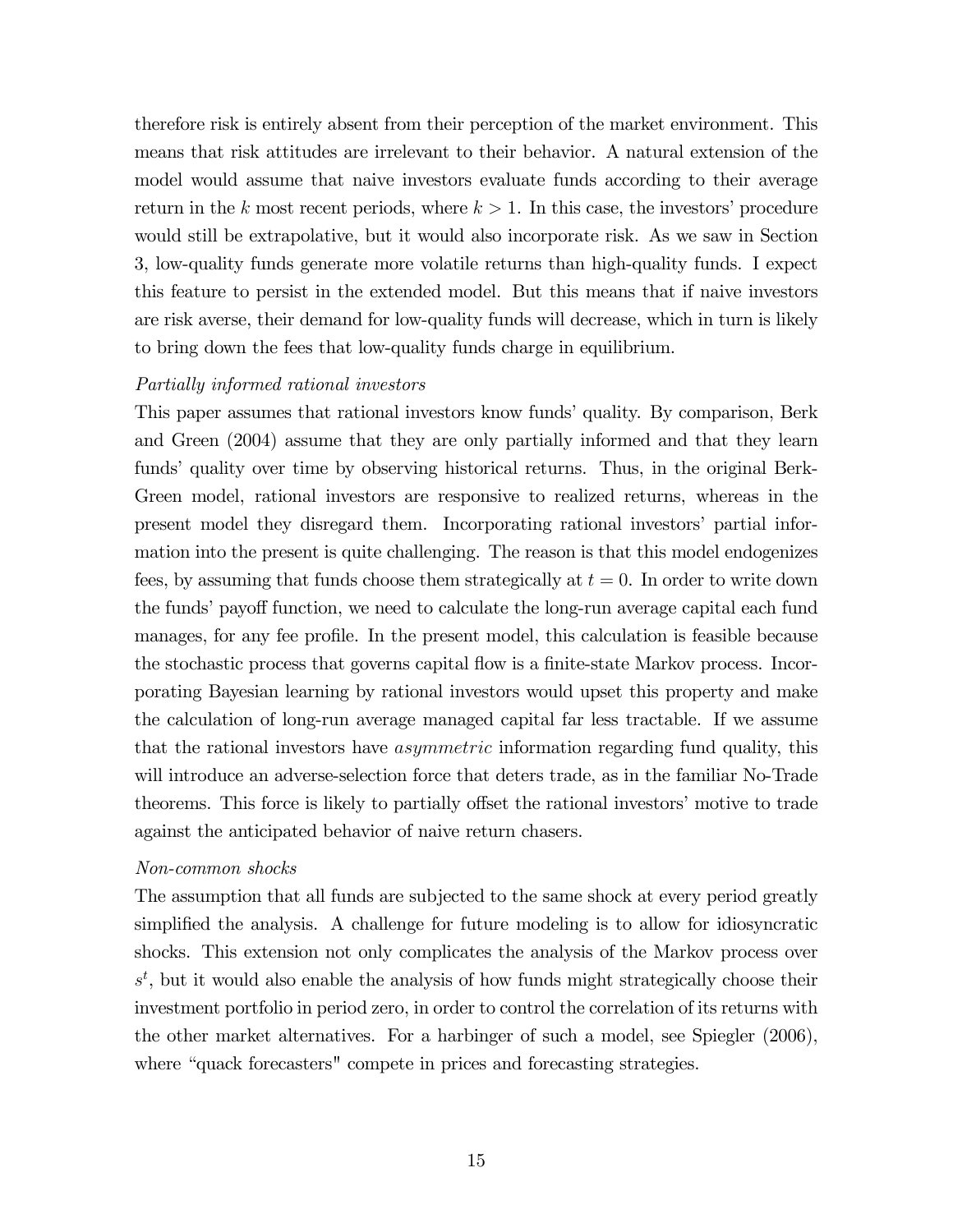## References

- Bailey, W., Kumar, A. and Ng, D. (2011), 'Behavioral biases of mutual fund investors', Journal of Financial Economics 102(1), 1—27.
- Barras, L., Scaillet, O. and Wermers, R. (2010), 'False discoveries in mutual fund performance; measuring luck in estimated alphas', Journal of Finance 65, 179-216.
- Berk, J. B. and Green, R. (2004), 'Mutual fund flows and performance in rational markets', Journal of Political Economy 112(6), 1269—1295.
- Berk, J. B. and van Binsbergen, J. H. (2017), 'Mutual funds in equilibrium', Annual Review of Financial Economics 9(1), 147—167.
- Brown, D. P. and Wu, Y. (2016), 'Mutual fund flows and cross-fund learning within families', The Journal of Finance 71(1), 383—424.
- Carhart, M. M. (1997), 'On persistence in mutual fund performance', The Journal of Finance 52(1), 57—82.
- Chevalier, J. and Ellison, G. (1997), 'Risk taking by mutual funds as a response to incentives', Journal of Political Economy 105(6), 1167—1200.
- Choi, D., Kahraman, B. and Mukherjee, A. (2016), 'Learning about mutual fund managers', The Journal of Finance 71(6), 2809—2860.
- Choi, J. J., Laibson, D. and Madrian, B. C. (2009), 'Why Does the Law of OnePrice Fail? An Experiment on Index Mutual Funds', The Review of Financial Studies 23(4), 1405—1432.
- Christoffersen, S. E., Musto, D. K. and Wermers, R. (2014), 'Investor flows to asset managers: Causes and consequences', Annual Review of Financial Economics 6(1), 289—310.
- Fama, E. F. and French, K. R. (2010), 'Luck versus skill in the cross-section of mutual fund returns', The Journal of Finance 65(5), 1915—1947.1
- Frazzini, A. and Lamont, O. (2008), 'Dumb money: Mutual fund flows and the crosssection of stock returns', Journal of Financial Economics 88(2), 299—322.
- Goetzmann, W. N. and Peles, N. (1997), 'Cognitive dissonance and mutual fund investors', Journal of Financial Research 20(2), 145—158.